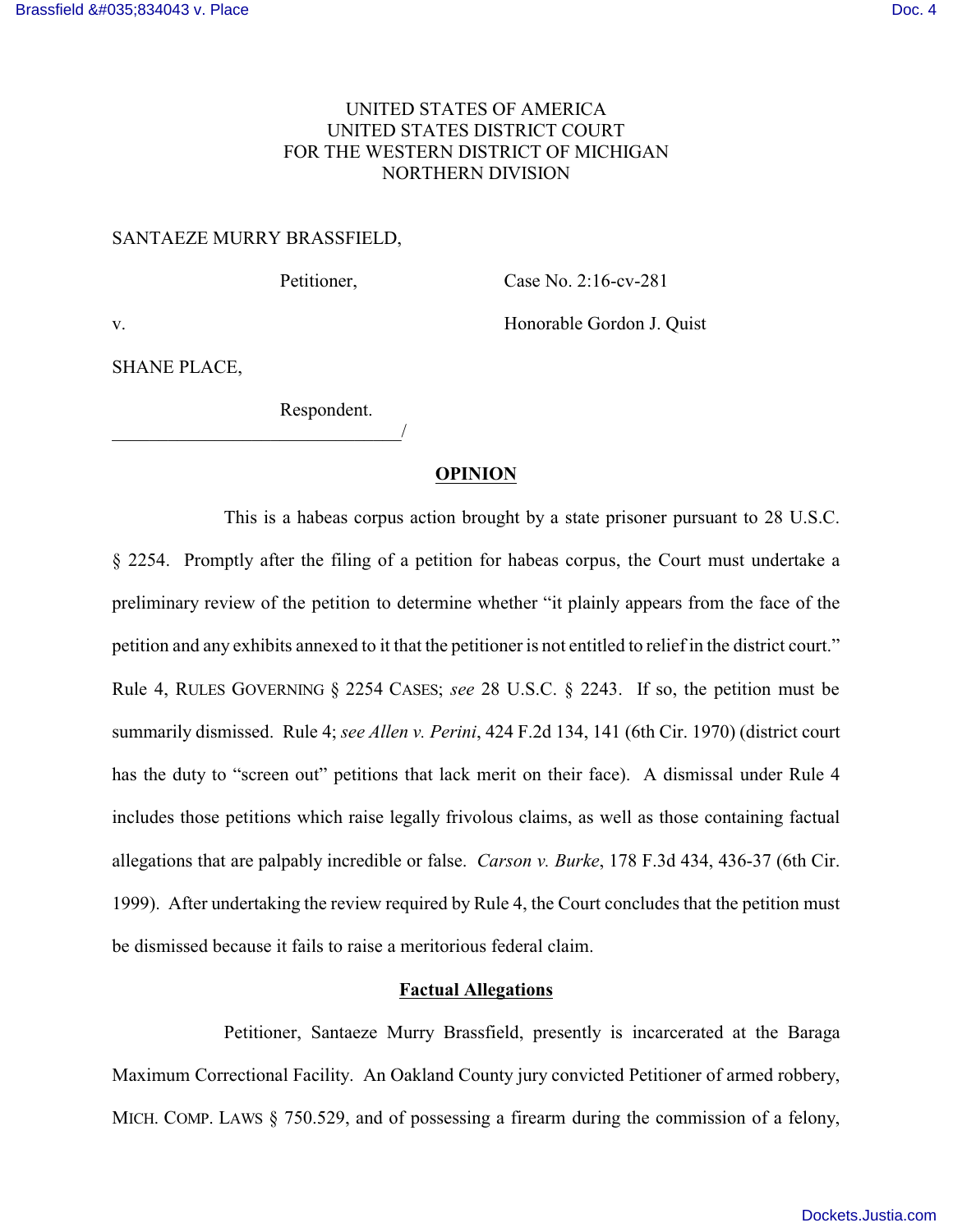MICH. COMP. LAWS § 750.227b. On February 27, 2014, the trial court sentenced Petitioner as a

fourth-offense felony offender, MICH. COMP. LAWS § 769.12, to imprisonment for 35 to 99 years

on the armed-robbery conviction and 2 years on the felony-firearm conviction.

Petitioner, through counsel, appealed his convictions to the Michigan Court of

Appeals, raising the following four issues:

- I. THE TRIAL COURT ABUSED ITS DISCRETION IN EXCEEDING GUIDELINES BY FIVE YEARS[.]
- II. [PETITIONER'S] TRIAL WAS FUNDAMENTALLY UNFAIR, IN VIOLATION OF HIS STATE AND FEDERAL DUE PROCESS [R]IGHT TO A FAIR TRIAL, WHERE DEPUTY ROSE WAS ALLOWED TO TESTIFY WITH REGARD TO AN ALLEGED COMMENT MADE BY [PETITIONER] TO MR. THOMAS AFTER HE HAD TESTIFIED WITH REGARD TO [PETITIONER'S] ROLE IN THE OFFENSE. IN THE ALTERNATIVE,TRIALCOUNSELPROVIDED CONSTITUTIONALLY INEFFECTIVE ASSISTANCE IN VIOLATION OF THE UNITED STATES AND MICHIGAN CONSTITUTIONS BY FAILING TO OBJECT TO MR. THOMAS'S TESTIMONY REGARDING THE ALLEGED THREAT.
- III. THE TRIAL COURT VIOLATED [PETITIONER'S] DUE PROCESS RIGHTS AT SENTENCING BY MIS-SCORING OFFENSE VARIABLES 14 AND 19 OF THE SENTENCING GUIDELINES.
- IV. JUDICIAL FACTFINDING AT SENTENCING BASED ON LESS THAN PROOF BEYOND A REASONABLE DOUBT VIOLATED [PETITIONER'S] FIFTH, SIXTH, AND FOURTEENTH AMENDMENT RIGHTS.

(Attach. A to Pet., ECF No. 1-1, PageID.8.) Petitioner filed a supplemental pro per brief on appeal,

raising one additional issue:

[V]. [PETITIONER] WAS DENIED HIS STATE AND FEDERAL CONSTITUTIONAL RIGHT TO THE EFFECTIVE ASSISTANCE OF COUNSEL, WHERE TRIAL COUNSEL FAILED TO REQUEST A CAUTIONARY INSTRUCTION ON THE UNRELIABILITY OF ACCOMPLICE TESTIMONY WITH REGARD TO LAWRENCE J. THOMAS.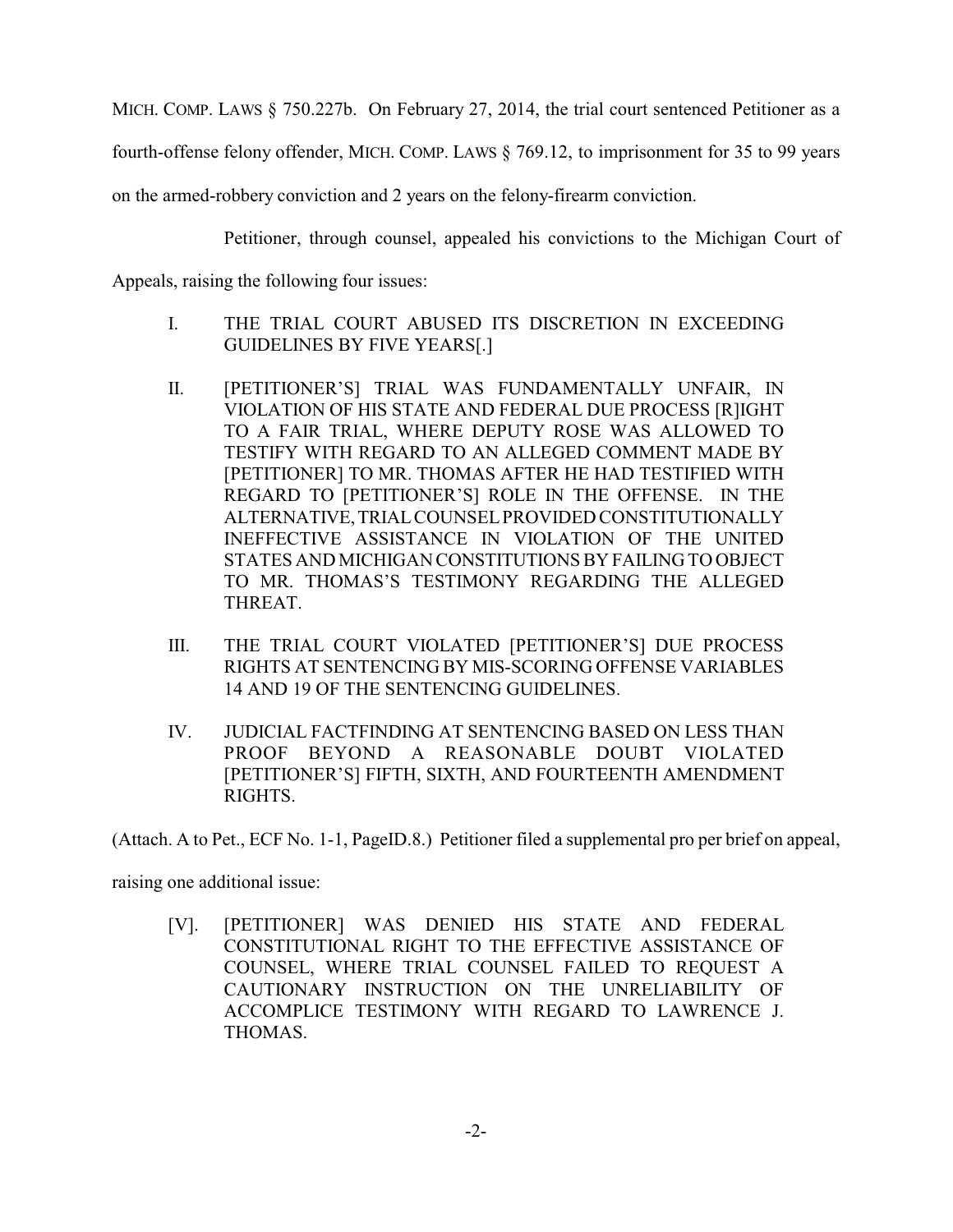(*Id.*) In an unpublished opinion issued on September 22, 2015, the court of appeals rejected all appellate grounds and affirmed the convictions. *See People v. Brassfield*, No. 321935, 2015 WL 5569657 (Mich. Ct. App. Sept. 22, 2015). Petitioner sought leave to appeal to the Michigan Supreme Court, raising the same five issues. (Attach. B to Pet., ECF No. 1-1, PageID.60.) The supreme court denied leave to appeal on March 29, 2016. (3/29/16 Mich. Sup. Ct. Ord., ECF No.

1-1, PageID.79.)

In his timely habeas application, Petitioner raises the following four issues:

- I. PETITIONER BRASSFIELD IS ENTITLED TO A WRIT OF HABEAS CORPUS PURSUANT TO 2254 WHERE THE STATE COURT'S DENIAL OF HIS CLAIM THAT JUDICIAL FACTFINDING BASED ON LESS THAN PROOFBEYOND A REASONABLE DOUBT THAT RAISED HIS MANDATORY MINIMUM SENTENCE IS A DECISION THAT IS CONTRARY TO THE DICTATES OF THE *ALLEYNE* RULE.
- II. PETITIONER BRASSFIELD IS ENTITLED TO A WRIT OF HABEAS CORPUS PURSUANT TO 2254 WHERE THE STATE COURT[']S DENIAL OF HIS INEFFECTIVE ASSISTANCE OF COUNSEL CLAIM IS A DECISION THAT IS CONTRARY TO *STRICKLAND V. WASHINGTON* WHERE COUNSEL FAILED TO REQUEST A CAUTIONARY INSTRUCTION ON THE UNRELIABILITY OF ACCOMPLICE TESTIMONY.
- III. PETITIONER BRASSFIELD IS ENTITLED TO A WRIT OF HABEAS CORPUS PURSUANT TO 2254 WHERE THE STATE COURT[']S DENIAL OF HIS CLAIM OF ALLOWANCE OF HIGHLY PREJUDICIAL, INADMISSIBLE TESTIMONY VIOLATED HIS CONSTITUTIONAL DUE PROCESS RIGHTS, AND WHERE THE STATE COURT[']S DENIAL OF HIS INEFFECTIVE ASSISTANCE OF COUNSEL CLAIM IS CONTRARY TO *STRICKLAND V WASHINGTON* WHERE COUNSEL FAILED TO OBJECT TO SAID INADMISSIBLE TESTIMONY.
- IV. PETITIONER [BRASSFIELD] IS ENTITLED TO A WRIT OF HABEAS CORPUS PURSUANT TO 2254 WHERE THE STATE COURT[']S DENIAL OF HIS CLAIM OF THE INCORRECT SCORING OF HIS SENTENCING GUIDELINES IS CONTRARY TO THE DICTATES OF *TOWNSEND V. BURKE*.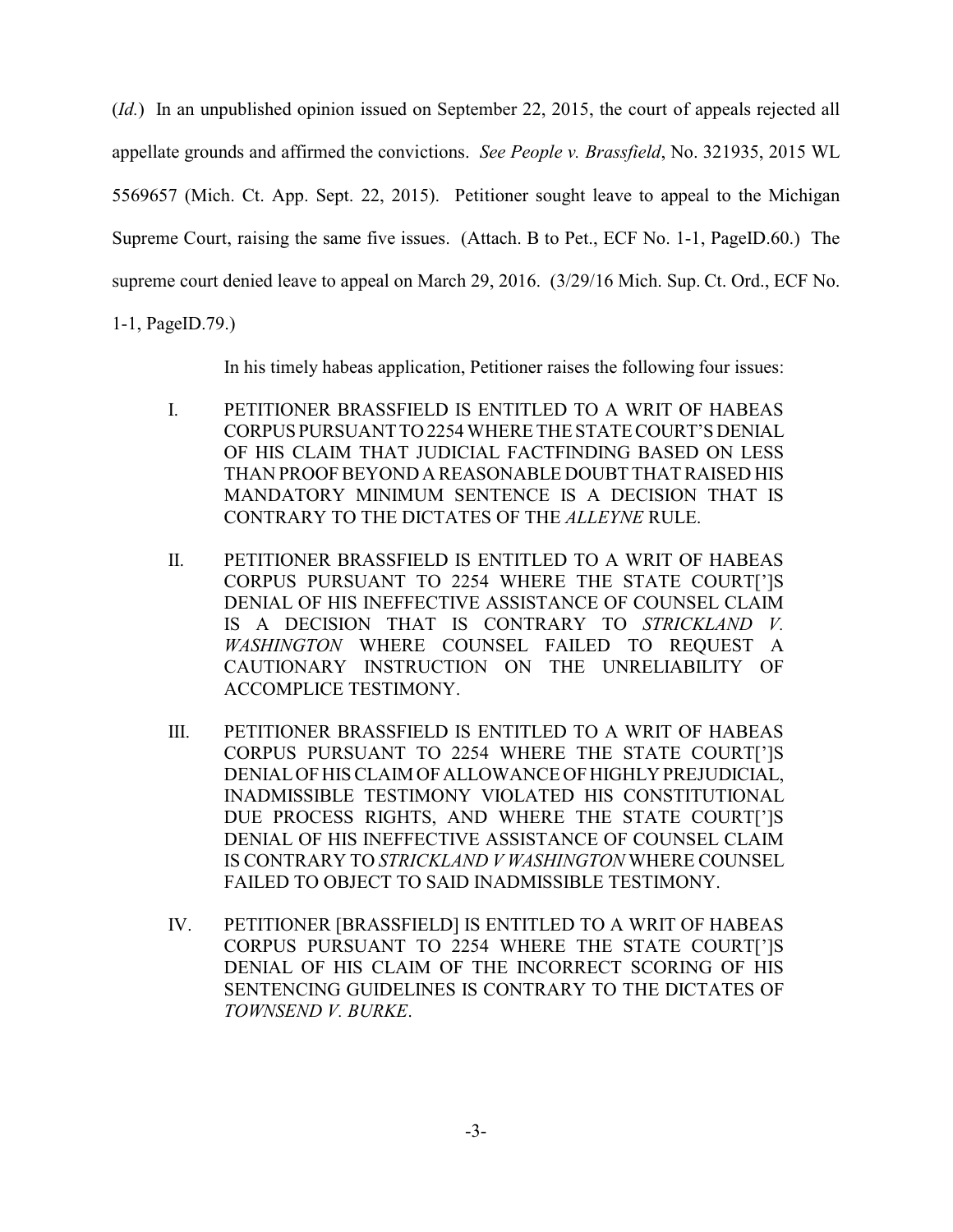### **Standard of Review**

This action is governed by the Antiterrorism and Effective Death Penalty Act of 1996, PUB.L. 104-132, 110 STAT. 1214 (AEDPA). *See Penry v. Johnson*, 532 U.S. 782, 792 (2001). The AEDPA "prevents federal habeas 'retrials'" and ensures that state court convictions are given effect to the extent possible under the law. *Bell v. Cone*, 535 U.S. 685, 693-94 (2002). The AEDPA has "drastically changed" the nature of habeas review. *Bailey v. Mitchell*, 271 F.3d 652, 655 (6th Cir. 2001). An application for writ of habeas corpus on behalf of a person who is incarcerated pursuant to a state conviction cannot be granted with respect to any claim that was adjudicated on the merits in state court unless the adjudication: "(1) resulted in a decision that was contrary to, or involved an unreasonable application of, clearly established federal law as determined by the Supreme Court of the United States; or (2) resulted in a decision that was based upon an unreasonable determination of the facts in light of the evidence presented in the state court proceeding." 28 U.S.C. § 2254(d). This standard is "intentionally difficult to meet." *Woods v. Donald*, 575 U.S. \_\_, 135 S. Ct. 1372, 1376 (2015) (internal quotation marks omitted).

The AEDPA limits the source of law to cases decided by the United States Supreme Court. 28 U.S.C. § 2254(d). This Court may consider only the "clearly established" holdings, and not the dicta, of the Supreme Court. *Williams v. Taylor*, 529 U.S. 362, 412 (2000); *Bailey*, 271 F.3d at 655. In determining whether federal law is clearly established, the Court may not consider the decisions of lower federal courts. *Lopez v. Smith*, 135 S. Ct. 1, 3 (2014); *Bailey*, 271 F.3d at 655. Moreover, "clearly established Federal law" does not include decisions of the Supreme Court announced after the last adjudication of the merits in state court. *Greene v. Fisher*, 132 S. Ct. 38 (2011). Thus, the inquiry is limited to an examination of the legal landscape as it would have appeared to the Michigan state courts in light of Supreme Court precedent at the time of the state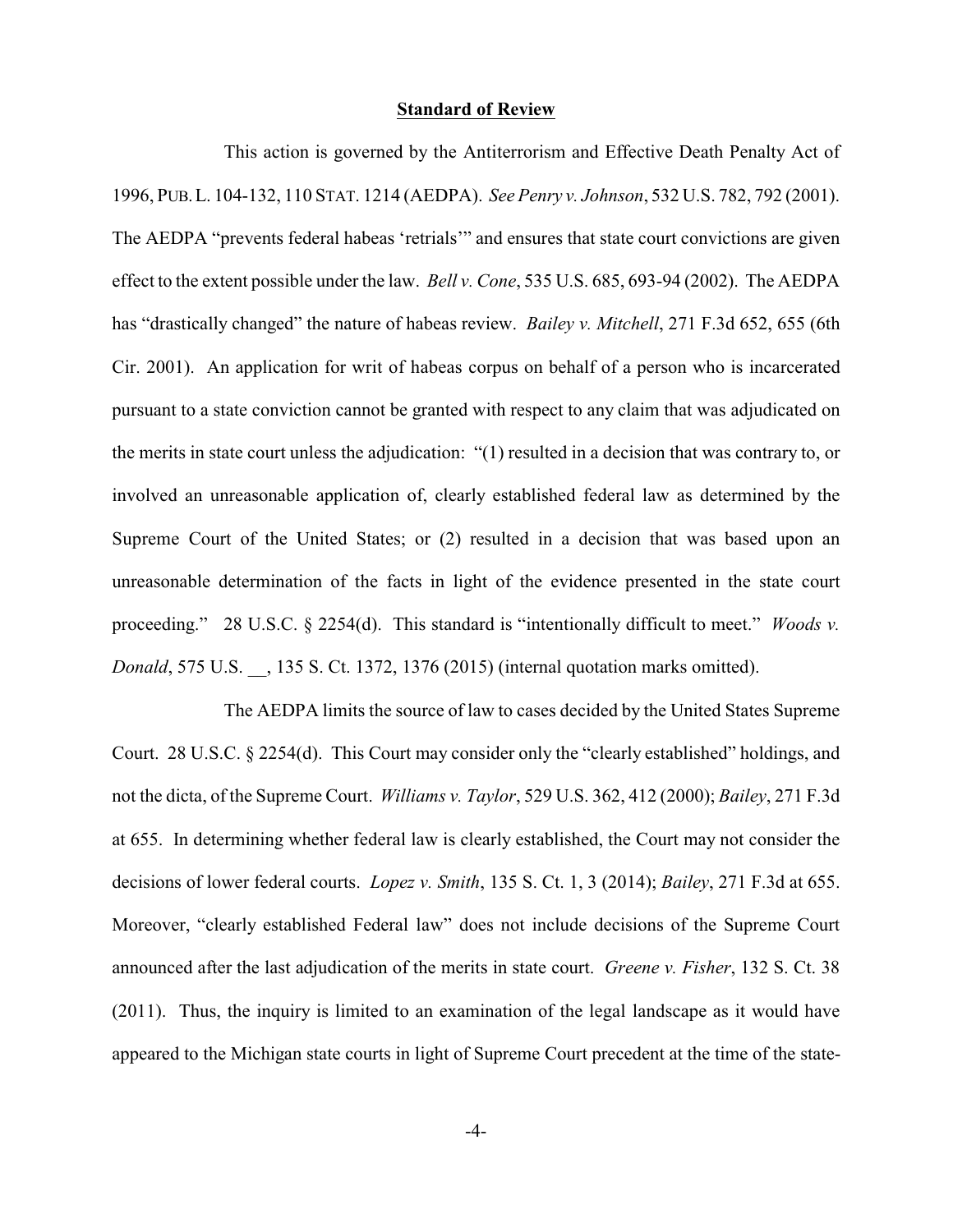court adjudication on the merits. *Miller v. Stovall*, 742 F.3d 642, 644 (6th Cir. 2014) (citing *Greene*, 132 S. Ct. at 44).

A federal habeas court may issue the writ under the "contrary to" clause if the state court applies a rule different from the governing law set forth in the Supreme Court's cases, or if it decides a case differently than the Supreme Court has done on a set of materially indistinguishable facts. *Bell*, 535 U.S. at 694 (citing *Williams*, 529 U.S. at 405-06). "To satisfy this high bar, a habeas petitioner is required to 'show that the state court's ruling on the claim being presented in federal court was so lacking in justification that there was an error well understood and comprehended in existing law beyond any possibility for fairminded disagreement.'" *Woods*, 2015 WL 1400852, at \*3 (quoting *Harrington v. Richter*, 562 U.S. 86, 103 (2011)). In other words, "[w]here the precise contours of the right remain unclear, state courts enjoy broad discretion in their adjudication of a prisoner's claims." *White v. Woodall*, 572 U.S. \_\_\_, 134 S. Ct. 1697, 1705 (2014) (quotations marks omitted).

Where the state appellate court has issued a summary affirmance, it is strongly presumed to have been made on the merits, and a federal court cannot grant relief unless the state court's result is not in keeping with the strictures of the AEDPA. *See Harrington*, 562 U.S. at 99; *see also Johnson v. Williams*, 133 S. Ct. 1088, 1094 (2013); *Werth v. Bell*, 692 F.3d 486, 494 (6th Cir. 2012) (applying *Harrington* and holding that a summary denial of leave to appeal by a Michigan appellate court is considered a decision on the merits entitled to AEDPA deference). The presumption, however, is not irrebuttable. *Johnson*, 133 S. Ct. at 1096. Where other circumstances indicate that the state court has not addressed the merits of a claim, the court conducts *de novo* review. *See id.* (recognizing that, among other things, if the state court only decided the issue based on a state standard different from the federal standard, the presumption arguably might be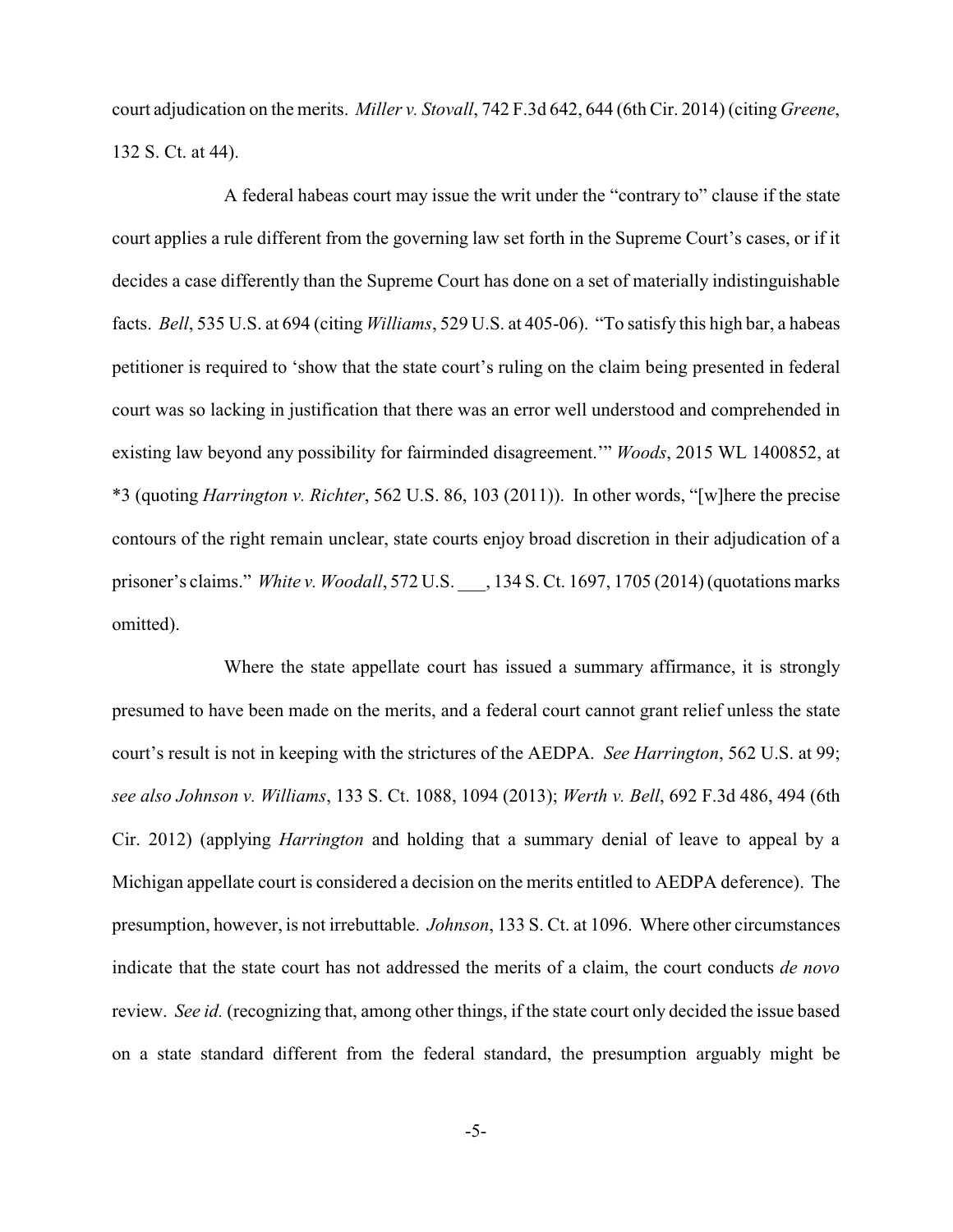overcome); *see also Harrington*, 562 U.S. at 99-100 (noting that the presumption that the statecourt's decision was on the merits "may be overcome when there is reason to think some other explanation for the state court's decision is more likely"); *Wiggins v. Smith*, 539 U.S. 510, 534 (2003) (reviewing habeas issue *de novo* where state courts had not reached the question).

The AEDPA requires heightened respect for state factual findings. *Herbert v. Billy*, 160 F.3d 1131, 1134 (6th Cir. 1998). A determination of a factual issue made by a state court is presumed to be correct, and the petitioner has the burden of rebutting the presumption by clear and convincing evidence. 28 U.S.C. § 2254(e)(1); *Lancaster v. Adams*, 324 F.3d 423, 429 (6th Cir. 2003); *Bailey*, 271 F.3d at 656. This presumption of correctness is accorded to findings of state appellate courts, as well as the trial court. *See Sumner v. Mata*, 449 U.S. 539, 546 (1981); *Smith v. Jago*, 888 F.2d 399, 407 n.4 (6th Cir. 1989). Applying the foregoing standards under the AEDPA, I find that Petitioner is not entitled to relief.

### **Discussion**

### I. Improper Judicial Factfinding in Violation of *Alleyne*

Petitioner's first ground for habeas relief parallels his fourth issue on appeal in the Michigan courts. Petitioner argues that the trial judge violated his Sixth Amendment right to a trial by jury by using, to enhance his sentence, facts that had not been admitted by Petitioner or found by a jury beyond a reasonable doubt. He contends that the trial court's factfinding under the Michigan sentencing guidelines violated the United States Supreme Court holding in *Alleyne v. United States*, 570 U.S. \_\_\_, 133 S. Ct. 2151 (2013).

Petitioner's argument arises out of a line of cases beginning with *Apprendi v. New Jersey*, 530 U.S. 466 (2000), and ending with *Alleyne v. United States*, 570 U.S. \_\_\_, 133 S. Ct. 2151 (2013). In *Apprendi*, the Supreme Court held that, "[o]ther than the fact of a prior conviction,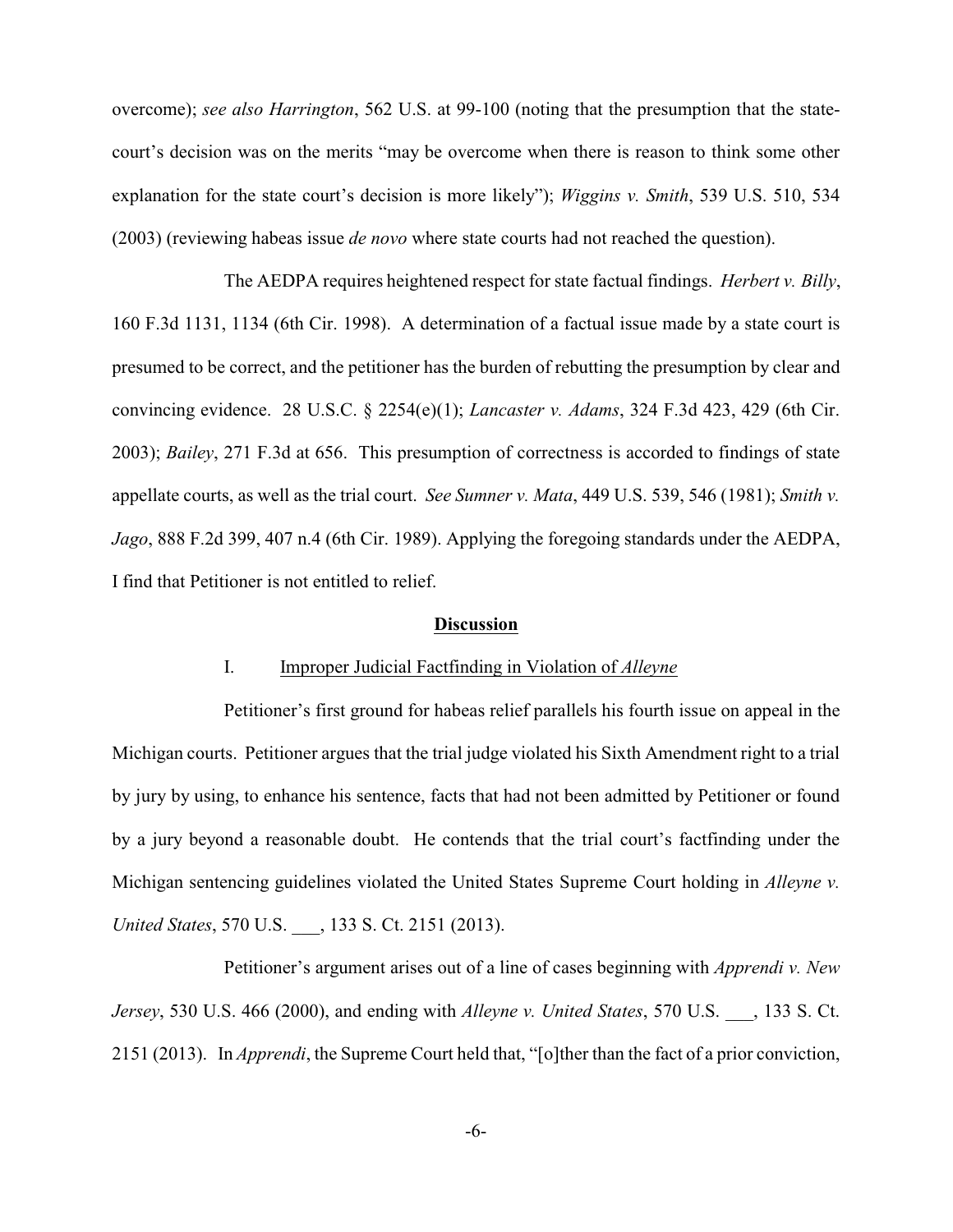any fact that increases the penalty for a crime beyond the prescribed statutory maximum must be submitted to a jury, and proved beyond a reasonable doubt." 530 U.S. at 490. *Apprendi* enunciated a new rule of Sixth Amendment jurisprudence. In the subsequent case of *Blakely v. Washington*, 542 U.S. 296 (2004), the Court applied the rule of *Apprendi* to the State of Washington's mandatory sentencing guideline scheme, under which the maximum penalty could be increased by judicial fact-finding. The *Blakely* Court held that the state guideline scheme violated Sixth Amendment rights, and reiterated the rule that any fact that increased the maximum sentence must be "admitted by the defendant or proved to a jury beyond a reasonable doubt." *See United States v. Booker*, 543 U.S. 220, 232 (citing *Blakely*, 542 U.S. at 303) (applying the reasoning of *Blakely* to find the mandatory federal sentencing guidelines unconstitutional).

Unlike the State of Washington's determinate sentencing system at issue in *Blakely* and the federal sentencing guidelines at issue in *Booker*, the State of Michigan has an indeterminate sentencing system in which the defendant is given a sentence with a minimum and a maximum term. The maximum sentence is not determined by the trial judge, but is set by law. *See People v. Drohan,* 715 N.W.2d 778, 789-91 (Mich. 2006) (citing MICH. COMP. LAWS § 769.8). Only the minimum sentence is based on the applicable sentencing guideline range. *Id.*; *see also People v. Babcock*, 666 N.W.2d 231, 236 n.7 (Mich. 2003) (citing MICH. COMP. LAWS § 769.34(2)). The Sixth Circuit authoritatively has held that the Michigan indeterminate sentencing system does not run afoul of *Blakely*. *See Chontos v. Berghuis*, 585 F.3d 1000, 1002 (6th Cir. 2009) (affirming district court's dismissal of a prisoner's claim under *Blakely v. Washington* because it does not apply to Michigan's indeterminate sentencing scheme); *Tironi v. Birkett*, 252 F. App'x 724, 725 (6th Cir. 2007).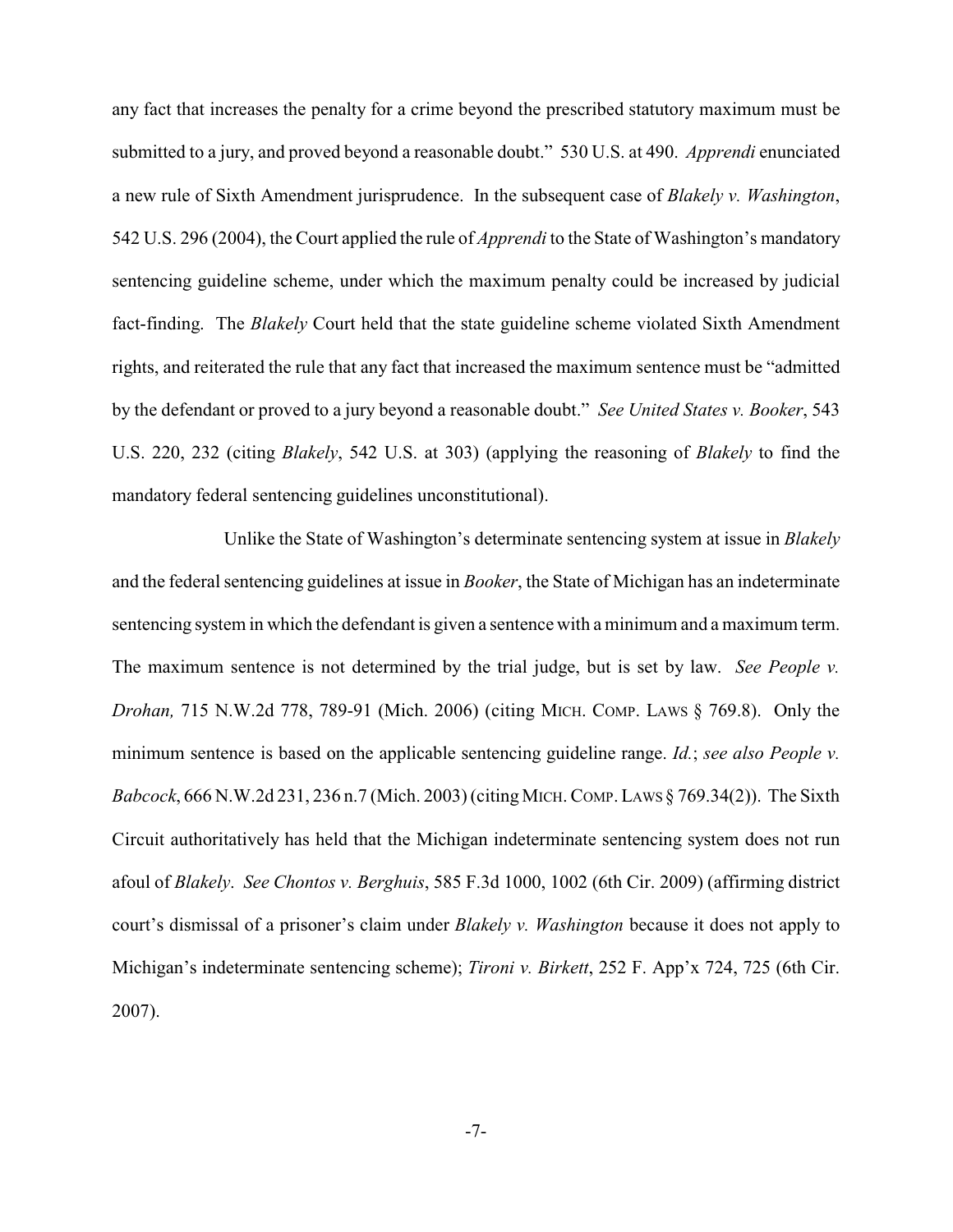Subsequently, in *Alleyne*, 133 S. Ct. 2151, the Supreme Court held that the *Apprendi-Blakely* line of cases applies equally to mandatory minimum sentences. Shortly thereafter, the Michigan Court of Appeals concluded that *Alleyne* only prohibited judicial factfinding used to determine a mandatory minimum sentence, but *Alleyne* had no impact on judicial factfinding in scoring the Michigan sentencing guidelines to produce a minimum range for an indeterminate sentence, the maximum of which is set by law. *See People v. Herron*, 845 N.W.2d 533, 539 (Mich. App. 2013). The Sixth Circuit also concluded that *Alleyne* did not decide the question of whether judicial factfinding under Michigan's indeterminate sentencing scheme violated the Sixth Amendment. *See Kittka v. Franks*, 539 F. App'x 668, 673 (6th Cir. 2013). As a consequence, the Sixth Circuit held, the question is not a matter of clearly established Supreme Court precedent. *Id.* (citing *Montes v. Trombley*, 599 F.3d 490, 498 (6th Cir. 2010)); *see also Saccoccia v. Farley*, 573 F. App'x 483, 485 (6th Cir. 2014) ("But *Alleyne* held only that 'facts that increase a mandatory *statutory* minimum [are] part of the substantive offense.' . . . It said nothing about guidelines sentencing factors . . . .") (quoting *Alleyne*, 133 S. Ct. at 2161 (emphasis added)).

Recently, however, in *People v. Lockridge*, 870 N.W.2d 502 (Mich. 2015), in a 5-2 decision, the Michigan Supreme Court held to the contrary. The court reasoned that, because the "guidelines *require* judicial fact-finding beyond facts admitted by the defendant or found by the jury to score offense variables (OVs) that *mandatorily* increase the floor of the guidelines minimum sentence range," they increase the "mandatory minimum" sentence under *Alleyne*. *Lockridge*, 870 N.W.2d at 506 (emphasis in original). As a consequence, the *Lockridge* court held that the mandatory application of Michigan's sentencing guidelines was unconstitutional, and the remedy was to make them advisory only. *Id.* at 520-21.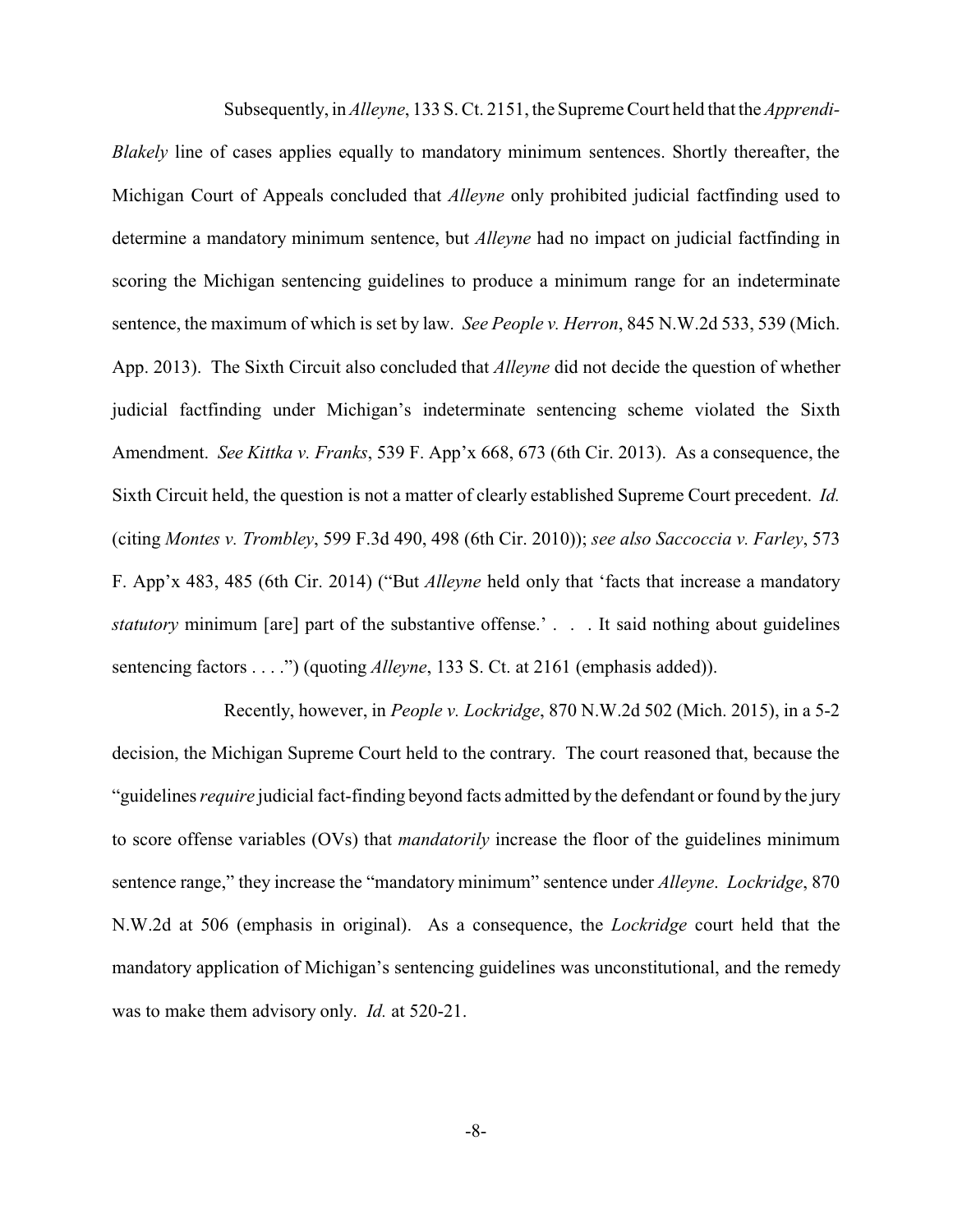The Michigan Supreme Court's decision in *Lockridge* does not render the result "clearly established" for purposes of habeas review. This Court may consider only the "clearly established" holdings of the United States Supreme Court. *Williams v. Taylor*, 529 U.S. 362, 412 (2000); *Bailey*, 271 F.3dat 655. In determining whether federal law is clearly established, the Court may not consider the decisions of lower federal courts. *Lopez v. Smith*, 135 S. Ct. 1, 3 (2014); *Bailey*, 271 F.3d at 655. For the same reasons, it may not consider the holdings of the state courts. Instead, this Court may only grant relief on habeas review if the state court's application of clearly established federal law is "objectively unreasonable." *Id.* at 410. "[R]elief is available under § 2254(d)(1)'s unreasonable-application clause if, and only if, it is so obvious that a clearly established rule applies to a given set of facts that there could be no 'fairminded disagreement' on the question." *White v. Woodall*, 572 U.S. \_\_\_, 134 S. Ct. 1697, 1706-07 (2014) (quoting *Harrington*, 562 U.S. at 103).

As is apparent from the reasoned decisions of the Michigan Court of Appeals in *Herron*, 845 N.W.2d at 539, and the Sixth Circuit in *Kittka*, 539 F. App'x at 673, and *Saccoccia*, 573 F. App'x at 485, as well as the decision of the dissenting justices in *Lockridge* itself, reasonable jurists could and did disagree about whether *Alleyne* applied to the calculation of Michigan's minimum sentencing guidelines. *Alleyne* therefore did not clearly establish the unconstitutionality of the Michigan sentencing scheme. As a result, Petitioner's minimum sentence under the Michigan guidelines did not violate clearly established Supreme Court precedent.

#### II. Ineffective Assistance of Counsel in Not Requesting Jury Instruction

Petitioner's second ground for habeas relief is identical to the fifth issue he presented to the Michigan appellate courts. He asserts that his attorney rendered ineffective assistance of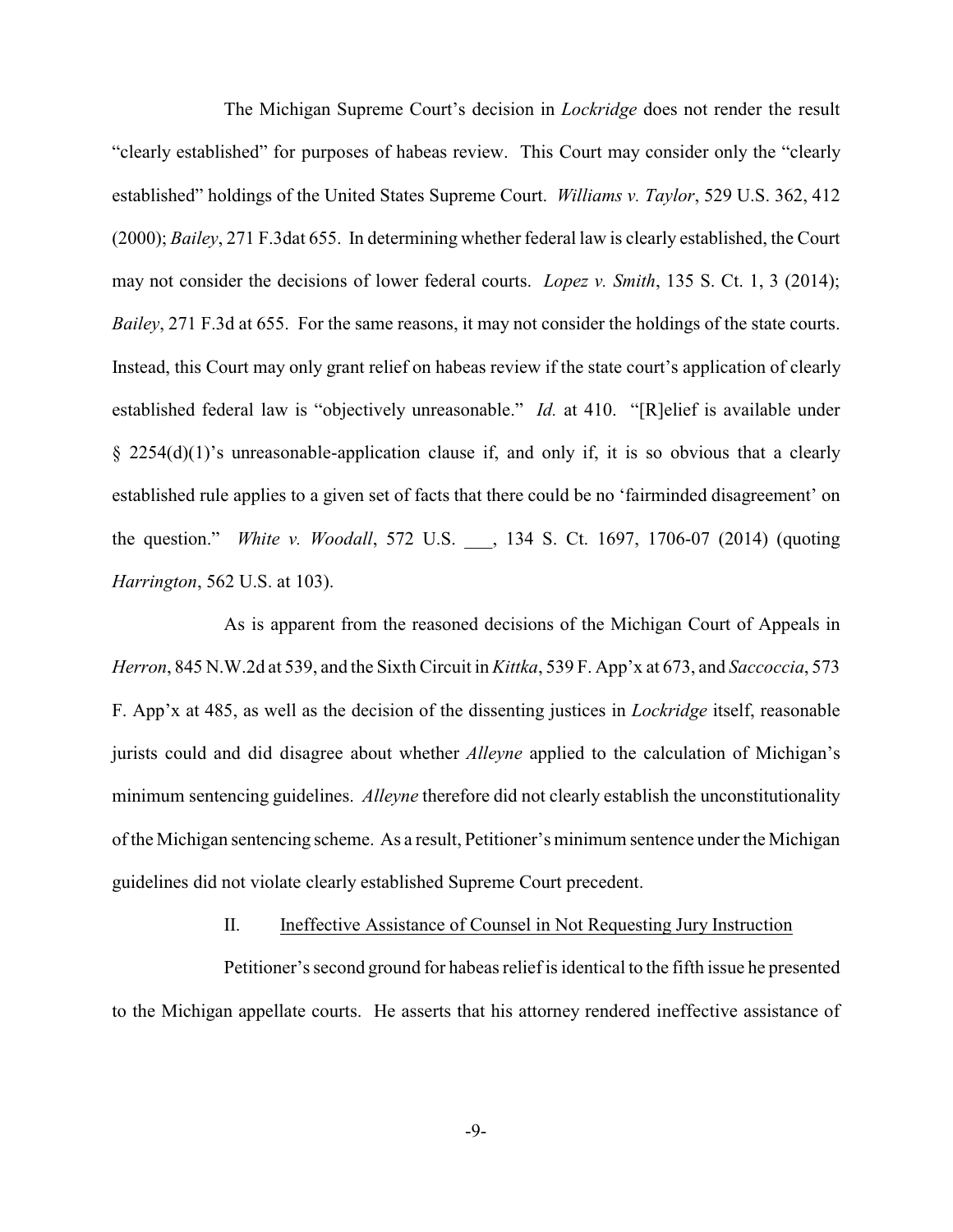counsel when he failed to move for a cautionary jury instruction on the unreliability of accomplice testimony.

In *Strickland v. Washington*, 466 U.S. 668, 687-88 (1984), the Supreme Court established a two-prong test by which to evaluate claims of ineffective assistance of counsel. To establish a claim of ineffective assistance of counsel, the petitioner must prove: (1) that counsel's performance fell below an objective standard of reasonableness; and (2) that counsel's deficient performance prejudiced the defendant resulting in an unreliable or fundamentally unfair outcome. A court considering a claim of ineffective assistance must "indulge a strong presumption that counsel's conduct falls within the wide range of reasonable professional assistance." *Id.* at 689. The defendant bears the burden of overcoming the presumption that the challenged action might be considered sound trial strategy. *Id.* (citing *Michel v. Louisiana*, 350 U.S. 91, 101 (1955)); *see also Nagi v. United States*, 90 F.3d 130, 135 (6th Cir. 1996) (holding that counsel's strategic decisions were hard to attack). The court must determine whether, in light of the circumstances as they existed at the time of counsel's actions, "the identified acts or omissions were outside the wide range of professionally competent assistance." *Strickland*, 466 U.S. at 690. Even if a court determines that counsel's performance was outside that range, the defendant is not entitled to relief if counsel's error had no effect on the judgment. *Id.* at 691. Moreover, as the Supreme Court repeatedly has recognized, when a federal court reviews a state court's application of *Strickland* under § 2254(d), the deferential standard of *Strickland* is "doubly" deferential. *Harrington v. Richter*, 562 U.S. 86, 105 (2011) (citing *Knowles v. Mirzayance*, 556 U.S. 111, 123 (2009)); *see also Burt v. Titlow*, 134 S. Ct. 10, 13 (2013); *Cullen v. Pinholster*, 131 S. Ct. 1388, 1403 (2011); *Premo v. Moore*, 562 U.S. 115, 122 (2011). In those circumstances, the question before the habeas court is "whether there is any reasonable argument that counsel satisfied *Strickland*'s deferential standard." *Id.*; *Jackson v.*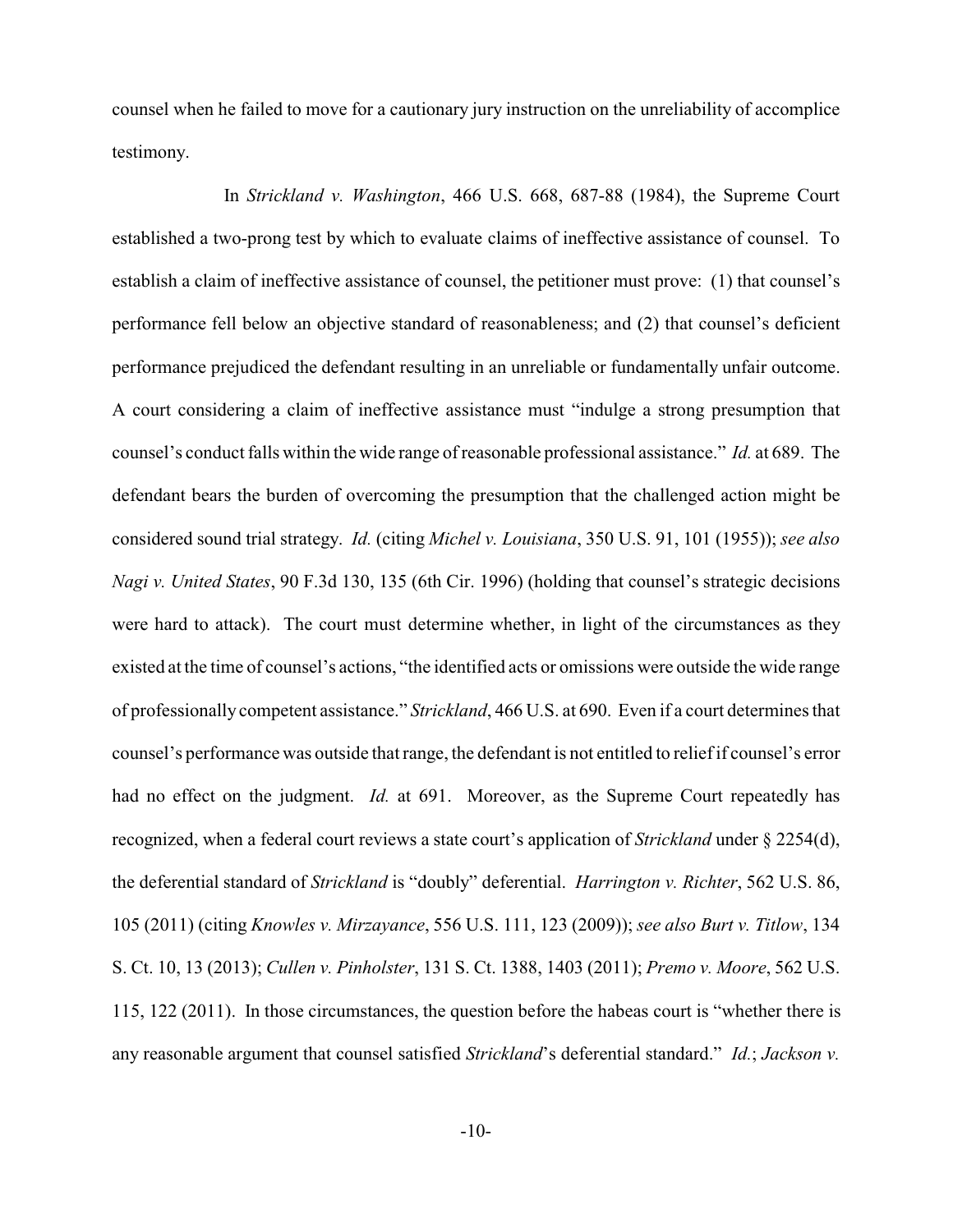*Houk*, 687 F.3d 723, 740-41 (6th Cir. 2012) (stating that the "Supreme Court has recently again

underlined the difficulty of prevailing on a *Strickland* claim in the context of habeas and AEDPA

. . . .") (citing *Harrington*, 562 U.S. at 102).

Applying the *Strickland* standard,<sup>1</sup> the Michigan Court of Appeals resolved the issue

as follows:

Finally, defendant argues in his Standard 4 brief that his attorney was ineffective for failing to request a cautionary jury instruction regarding accomplice testimony. We disagree. To establish an ineffective assistance of counsel claim, the defendant must prove that his attorney failed to meet an objective standard of reasonableness and a reasonable probability exists that, but for counsel's unprofessional errors, the result of the proceeding would have been different. See *People v Lopez*, 305 Mich App 686, 694; 854 NW2d 205 (2014) (citation omitted).

In *People v Young*, 472 Mich 130, 135; 693 NW2d 801 (2005), our Supreme Court recognized that "the decision whether to give a cautionary accomplice instruction falls within the trial court's sound discretion." In this case, the record shows that the trial court gave a long and thorough instruction regarding accomplice testimony at the conclusion of the trial. That is, the jurors were properly instructed regarding accomplice testimony and jurors are presumed to follow the court's instructions. See *People v Mahone*, 294 Mich App 208, 212; 816 NW2d 436 (2011). Accordingly, defendant has failed to establish his ineffective assistance of counsel claim. See *Lopez*, 305 Mich App at 694.

*People v. Brassfield*, No. 321935, 2015 WL 5569657, at \*5 (Mich. App. Sept. 22, 2015). The court

of appeals' determination that the jury was properly instructed is binding on this Court. The Sixth Circuit repeatedly has recognized "'that a state court's interpretation of state law, including one announced on direct appeal of the challenged conviction, binds a federal court sitting in habeas corpus.'" *Stumpf v. Robinson*, 722 F.3d 739, 746 n.6 (6th Cir. 2013) (quoting *Bradshaw*, 546 U.S. at 76). Moreover, the court of appeals' finding the trial court actually gave a thorough instruction regarding accomplice testimony is a factual finding that is presumed correct. 28 U.S.C. §

<sup>1</sup>Although the Michigan Court of Appeals did not cite federal law, the case it cited, *People v. Lopez*, 854 N.W.2d 205, 211 (Mich. Ct. App. 2014), relied upon *Strickland* and recited *Strickland*'s two-prong test. Moreover, the standard set forth in the court of appeals' decision is functionally identical to the standard set forth in *Strickland*.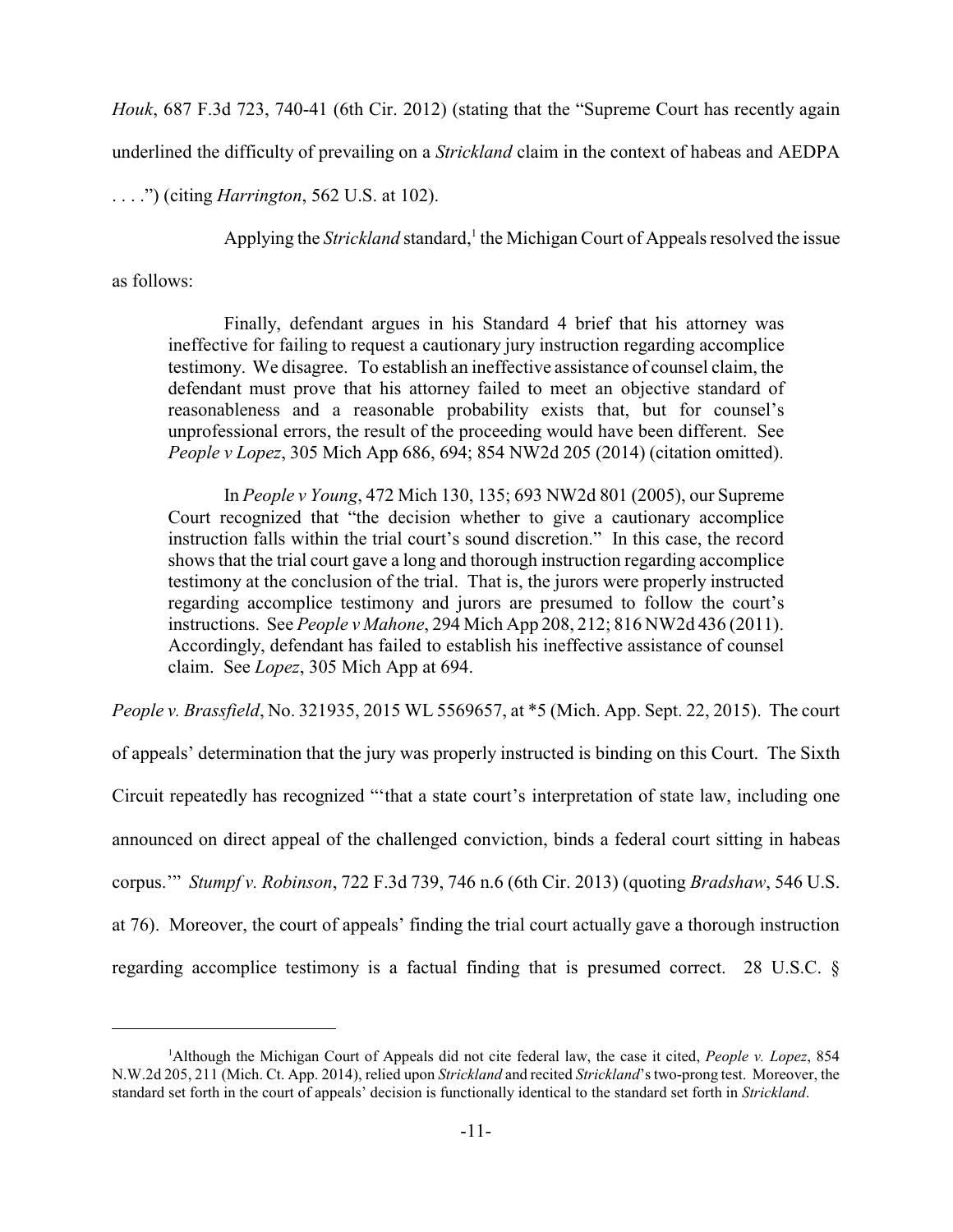2254(e)(1); *Lancaster*, 324 F.3d at 429; *Bailey*, 271 F.3d at 656; *see also Sumner*, 449 U.S. at 546. In order to overcome the presumption of correctness, a petitioner must rebut the finding by clear and convincing evidence. 28 U.S.C. § 2254(e)(1); *Lancaster*, 324 F.3d at 429; *Bailey*, 271 F.3d at 656.

Petitioner has made no attempt to rebut the finding. Instead, he simply declares that his trial attorney did not request such an instruction. Regardless of whether counsel requested the instruction, the Michigan Court of Appeals found that a proper accomplice instruction was given. As a result, even if trial counsel performed inadequately in failing to request the instruction, any error could not have prejudiced Petitioner, as he received the instructions to which he was entitled. In sum, the court of appeals' determination was not based on an unreasonable determination of the facts and was neither contrary to nor an unreasonable application of clearly established Supreme Court precedent.

# III. Improper Admission of Evidence

Petitioner claims that the trial court improperly admitted evidence that was not relevant and that was highly prejudicial, in violation of state evidence rules and the Due Process Clause. He does not specifically argue the substance of his claim in the petition. However, the Court assumes that Petitioner intends to raise the same arguments he presented in his brief on appeal to the Michigan Court of Appeals. Based on those arguments, Petitioner complains that he was deprived of a fair trial by the trial court's admission of inadmissible, prejudicial testimony from Mr. Thomas, his accomplice in crime, and Deputy Rose. Mr. Thomas testified on redirect examination that Petitioner called to him as he walked past Petitioner's cell following the end of the prior day of trial, saying "'my whole family goin' to get it.'" (Def.-Appellant's Br. on Appeal, ECF No. 1-1, PageID.16 (quoting Trial Tr. II, 44).) When asked what he understood from the statement, Thomas replied, "He was goin' to send somebody to kill 'em." (*Id.*) Deputy Rose apparently testified that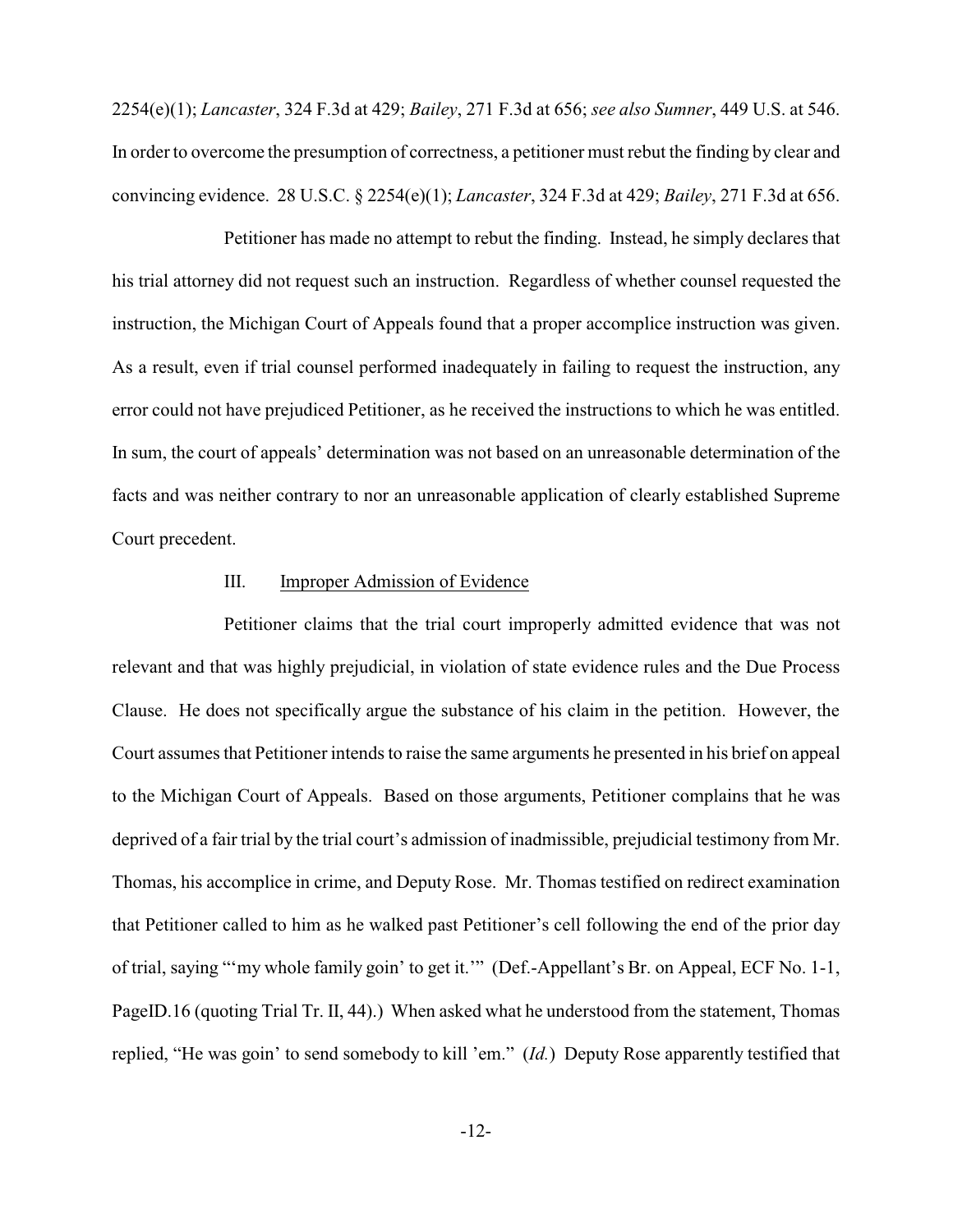he overheard Petitioner say to Mr. Thomas, "one phone call would get 'your whole family touched.'" (*Id.* (quoting Trial Tr. 2, 56).) Trial counsel did not object to the introduction of Mr. Thomas's statement, but argued that Deputy Rose's statement should not be admitted because it was cumulative. Petitioner argues that, because the alleged threat occurred after Mr. Thomas had testified on direct examination, it could not amount to witness intimidation and therefore was not relevant to the case. Instead, he argues, the testimony was highly prejudicial, because it suggested to the jury Petitioner intended to kill Mr. Thomas' whole family. Petitioner claims that the introduction of the evidence violated his right to due process and a fair trial. To the extent that trial counsel failed to object or objected on the wrong grounds, Petitioner contends that counsel rendered ineffective assistance.

The extraordinary remedy of habeas corpus lies only for a violation of the Constitution. 28 U.S.C. § 2254(a). As the Supreme Court explained in *Estelle v. McGuire*, 502 U.S. 62 (1991), an inquiry whether evidence was properly admitted or improperly excluded under state law "is no part of the federal court's habeas review of a state conviction [for] it is not the province of a federal habeas court to re-examine state-court determinations on state-law questions." *Id.* at 67- 68. Rather, "[i]n conducting habeas review, a federal court is limited to deciding whether a conviction violated the Constitution, laws, or treaties of the United States." *Id.* at 68. State-court evidentiary rulings cannot rise to the level of due process violations unless they offend some principle of justice so rooted in the traditions and conscience of our people as to be ranked as fundamental. *Seymour v. Walker*, 224 F.3d 542, 552 (6th Cir. 2000) (quotation omitted); *accord Coleman v. Mitchell*, 268 F.3d 417, 439 (6th Cir. 2001); *Bugh v. Mitchell*, 329 F.3d 496, 512 (6th Cir. 2003). This approach accords the state courts wide latitude in ruling on evidentiary matters. *Seymour*, 224 F.3d at 552 (6th Cir. 2000).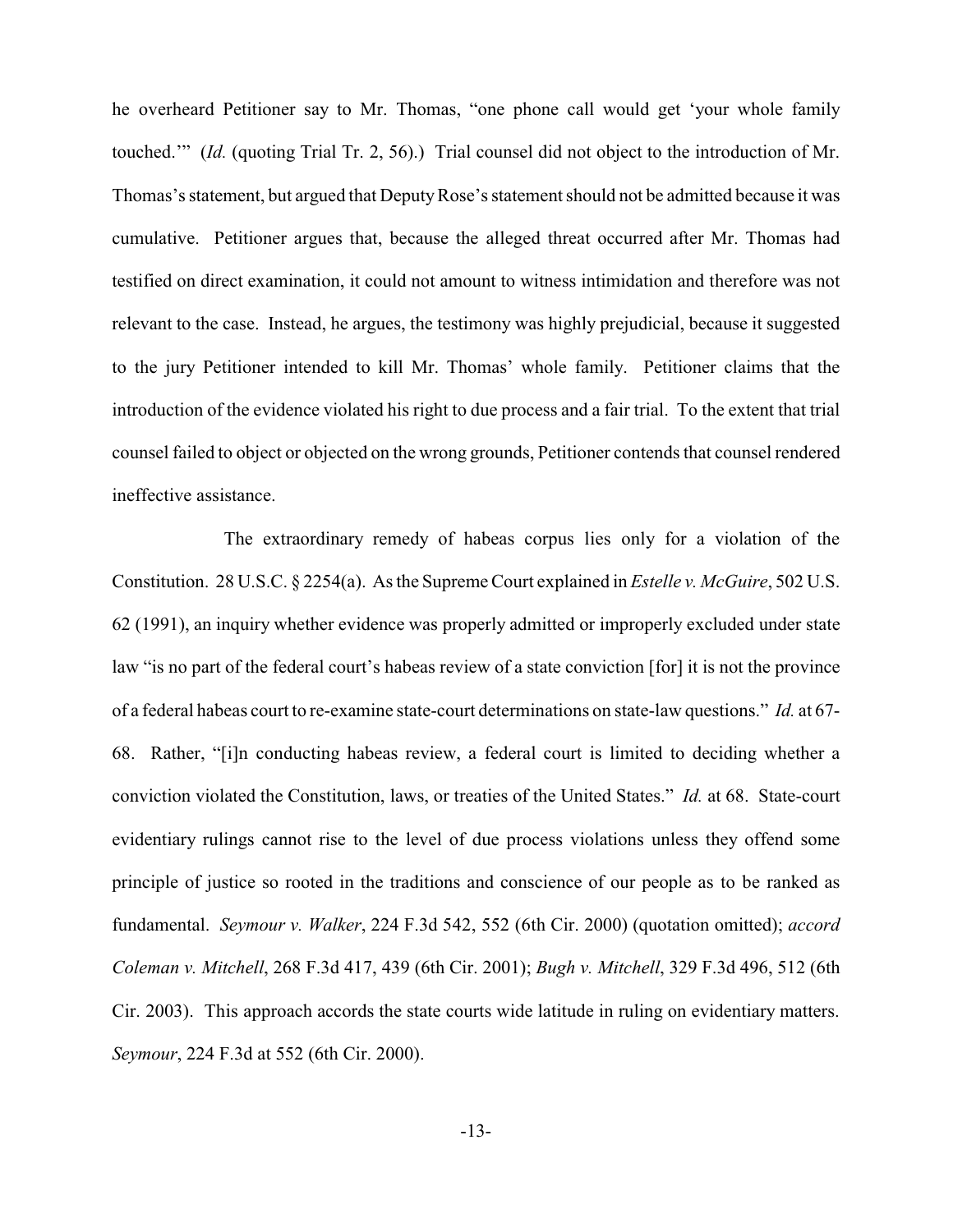Further, under the AEDPA, the court may not grant relief if it would have decided

the evidentiary question differently. The court may only grant relief if Petitioner is able to show that the state court's evidentiary ruling was in conflict with a decision reached by the Supreme Court on a question of law or if the state court decided the evidentiary issue differently than the Supreme Court did on a set of materially indistinguishable facts. *Sanders v. Freeman*, 221 F.3d 846, 860 (6th Cir. 2000). Petitioner has not met this difficult standard.

The Michigan Court of Appeals addressed the issue as follows:

This Court has recognized that evidentiary issues fall within the category of nonconstitutional claims. *People v. Herndon*, 246 Mich. App 371, 402 n.71; 633 NW2d 376 (2001), citing *People v. Lukity*, 460 Mich. 484, 494–495; 596 NW2d 607 (1999). We review a trial court's decision to admit or exclude evidence for an abuse of discretion and will reverse only where there is a showing of a clear abuse of discretion. *People v. McCray*, 245 Mich. App 631, 634-635; 630 NW2d 633 (2001). With regard to claims of preserved, nonconstitutional error, MCL 769.26 "places the burden on the defendant to demonstrate that 'after an examination of the entire cause, it shall affirmatively appear that the error asserted has resulted in a miscarriage of justice.'" *Lukity*, 460 Mich. at 495 (citation omitted).

Defendant argues that, although a defendant's threat to a witness can be admissible to show consciousness of guilt, such evidence is limited to cases where the threat was made directly and overtly to a witness. And in this case, defendant argues, there was no showing of a direct threat against Thomas. But, as explained by our Supreme Court in *People v. Sholl*, 453 Mich. 730, 740; 556 NW2d 851 (1996): "A defendant's threat against a witness is generally admissible. It is conduct that can demonstrate consciousness of guilt . . . [or] in some instances simply reflect the understandable exasperation of a person accused of a crime that the person did not commit. However, it is for the jury to determine the significance of a threat in conjunction with its consideration of the other testimony produced in the case." See also *People v. Schaw*, 288 Mich.App 231, 237-238; 791 NW2d 743 (2010).

Further, to the extent defendant claims that Deputy Rose's testimony about the threat was unduly prejudicial contrary to MRE 403, we disagree. Thomas had already testified about the occurrence and defense counsel vigorously cross-examined Thomas to bring forth evidence that the threat was made in the presence of uniformed officers in an effort to downplay the seriousness of the threat. Defense counsel also had the opportunity to put the same line of questioning to Deputy Rose in an effort to minimize the gravity of the incident. In summary, defendant has not met his burden of establishing outcome-determinative error with regard to this evidentiary challenge. See *Lukity*, 460 Mich. at 495.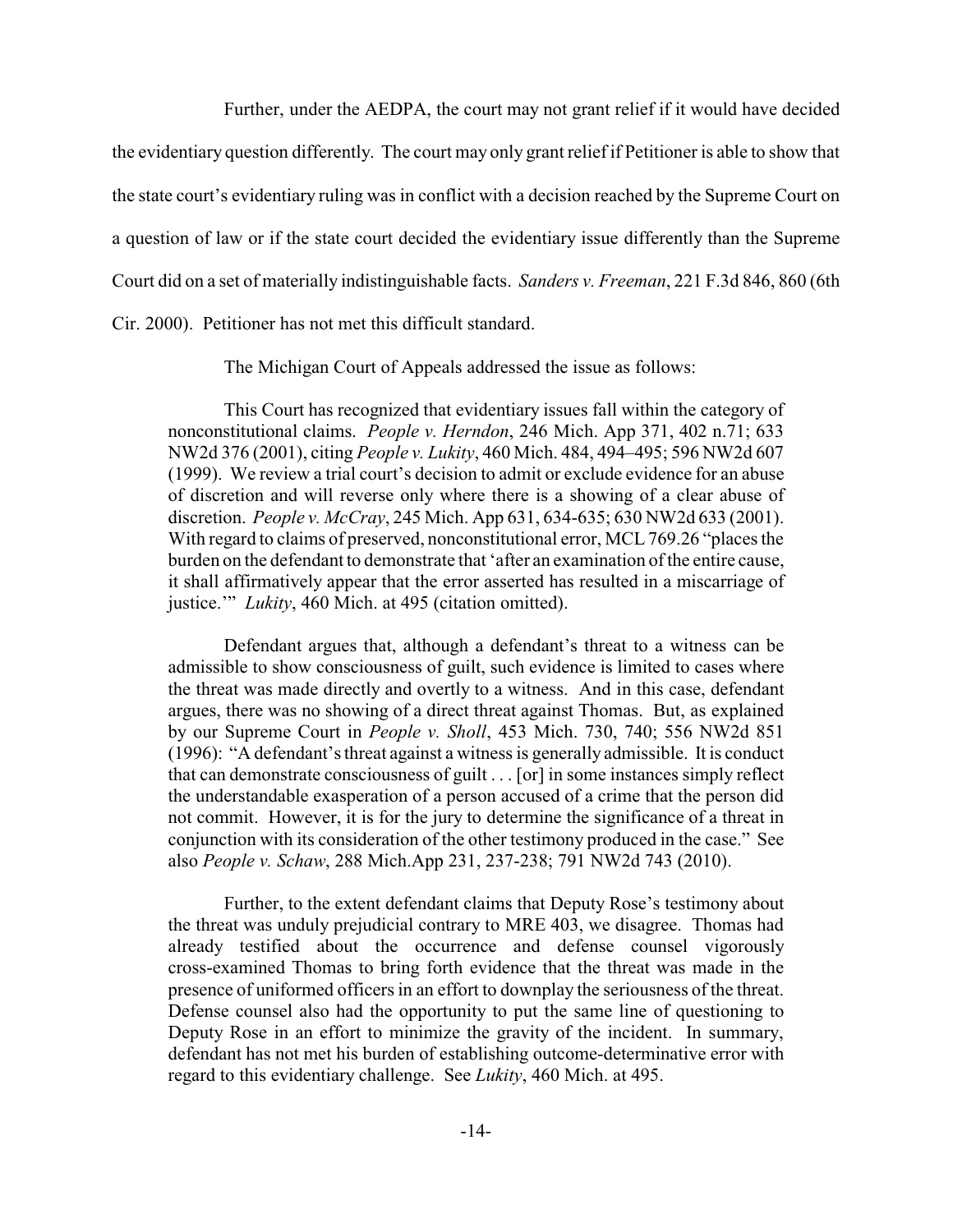*Brassfield*, 2015 WL 5569657, at\*4. The court of appeals thus rejected Petitioner's claim that Michigan law limited the admission of threats against witnesses solely to those circumstances in which the threat was made to harm the witness himself and to prevent a witness' testimony. That determination is binding on this Court sitting on habeas review. *See Stumpf*, 722 F.3d at 746 n.6 (quoting *Bradshaw*, 546 U.S. at 76).

Moreover, the United States Supreme Court has never suggested or held that the admission of threats against witnesses may violate due process. As a consequence, the admission of the evidence was neither contraryto nor an unreasonable application of Supreme Court precedent.

Finally, to the extent that Petitioner argues that his attorney should have objected to the admission of Mr. Thomas' testimony, he cannot meet the two-pronged *Strickland* standard. 466 U.S. 689-90. As the court of appeals held in rejecting the claim, because the evidence was properly admitted at trial, counsel was not ineffective in electing not to object:

Defendant next argues that his counsel was constitutionally defective for failing to object to Thomas's testimony that defendant threatened him after his direct testimony. But, as discussed above, "[a] defendant's threat against a witness is generally admissible." *Sholl*, 453 Mich. at 740. And defense counsel is not required to make meritless or frivolous objections. *People v. Knapp*, 244 Mich.App 361, 386; 624 NW2d 227 (2001).

*Brassfield*, 2015 WL 5569657, at\*5. The federal courts have routinely agreed with the state court's reasoning. An attorney's failure to make a frivolous or meritless motion does not constitute ineffective assistance of counsel. *See Smith v. Bradshaw*, 591 F.3d 517, 523 (6th Cir. 2010); *O'Hara v. Brigano*, 499 F.3d 492, 506 (6th Cir. 2007); *Chegwidden v. Kapture*, 92 F. App'x 309, 311 (6th Cir. 2004); *Harris v. United States*, 204 F.3d 681, 683 (6th Cir. 2000).

# IV. Incorrect Sentence Scoring

In his final ground for habeas relief, Petitioner argues that the trial court erred in scoring Offense Variable (OV) 14 and OV 19, in violation of state law and the Due Process Clause.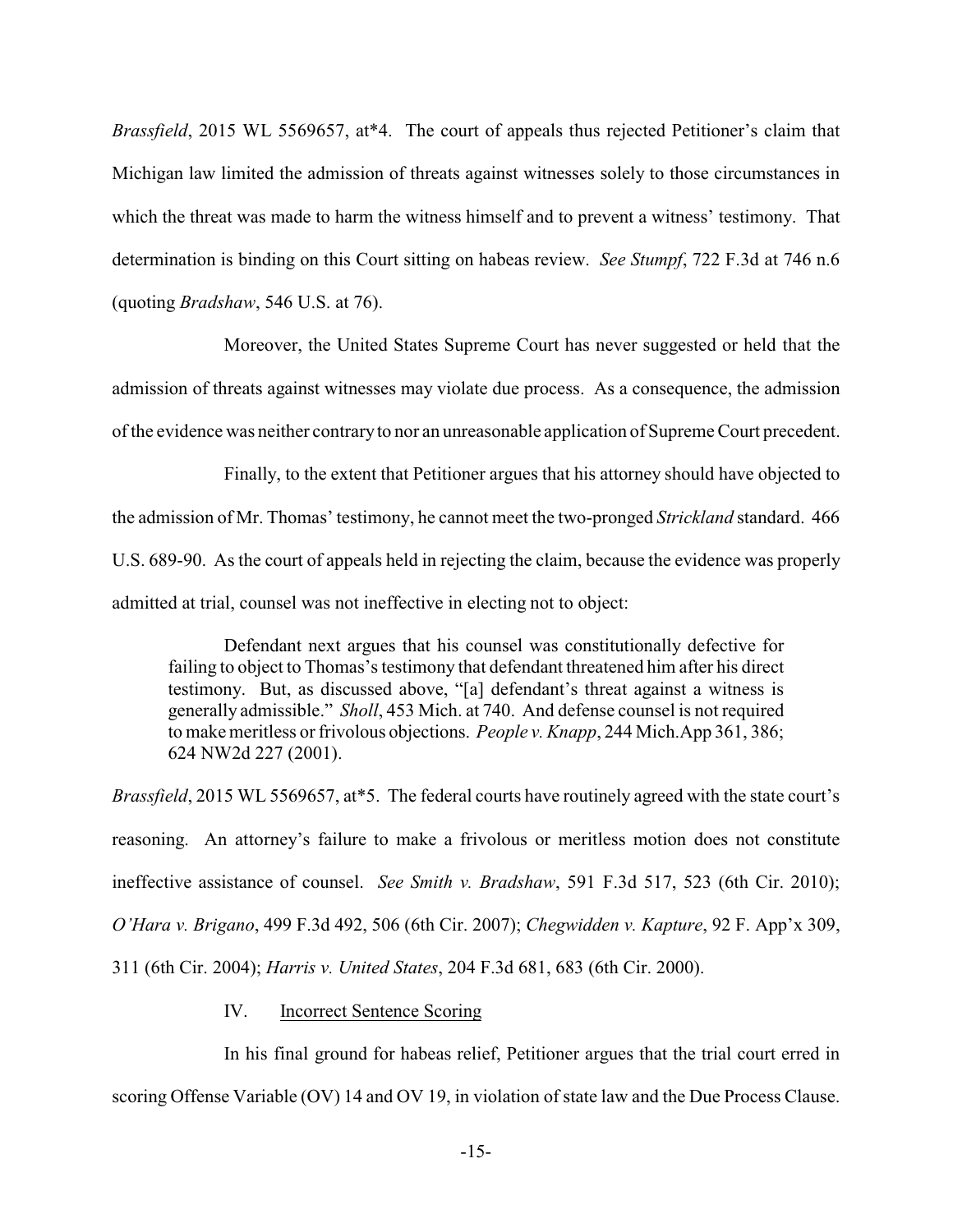Petitioner complains that he should have not been scored ten points under OV 14, because he was not "a leader in a multiple offender situation[,]" but was instead a mere accomplice. MICH. COMP. LAWS  $\S 777.44(1)(a)$ . In addition, he asserts that he should not have been scored 15 points under OV 19, because the evidence did not support a finding that he "used force or the threat of force against another person . . . to interfere with, attempt to interfere with, or that results in the interference with the administration of justice . . . ." MICH. COMP. LAWS § 777.49.

The court of appeals concluded that both variables were properly scored and

supported by the evidence:

When reviewing a sentence under the sentencing guidelines, "the circuit court's factual determinations are reviewed for clear error and must be supported by a preponderance of the evidence." *People v. Hardy*, 494 Mich. 430, 438; 835 NW2d 340 (2013). "Whether the facts, as found, are adequate to satisfy the scoring conditions prescribed by statute, i.e., the application of the facts to the law, is a question of statutory interpretation, which an appellate court reviews de novo." *Id.*

Defendant argues that OV 14 was improperly scored at 10 points. MCL 777.44(1)(a) provides that OV 14 should be scored at 10 points if the "offender was a leader in a multiple offender situation." In *People v. Rhodes*, 305 Mich. App 85, 90; 849 NW2d 417 (2014), we noted that Random House Webster's College Dictionary (2001) defined a "leader" as a person that leads and "to lead" generally means to guide, precede, show the way, or direct. In this case, the record showed that it was defendant's idea to commit the robbery and he was the first person out of the vehicle to approach the victim, saying "I'm on him." After the robbery was committed, defendant told Thomas to keep driving in their attempt to flee from the police, threw their guns out of the vehicle, and urged Thomas to run from the police when they abandoned their vehicle. On this record, the trial court did not clearly err in scoring of OV 14 at 10 points.

Defendant also argues that the trial court clearly erred in scoring OV 19 at 15 points because he did not threaten a police officer or someone who "administers justice." MCL 777.49(b) provides for the scoring of 15 points when the offender "used force or the threat of force against another person . . . to interfere with, attempt to interfere with, or that results in the interference with the administration of justice . . . ." Defendant's threat of harm against Thomas's family, made after Thomas's direct testimony and before he was cross-examined, is behavior that is properly scored under OV 19. See *People v. Hershey*, 303 Mich. App 330, 343344; 844 NW2d 127 (2013).

*Brassfield*, 2015 WL 5569657, at \*\*2-3.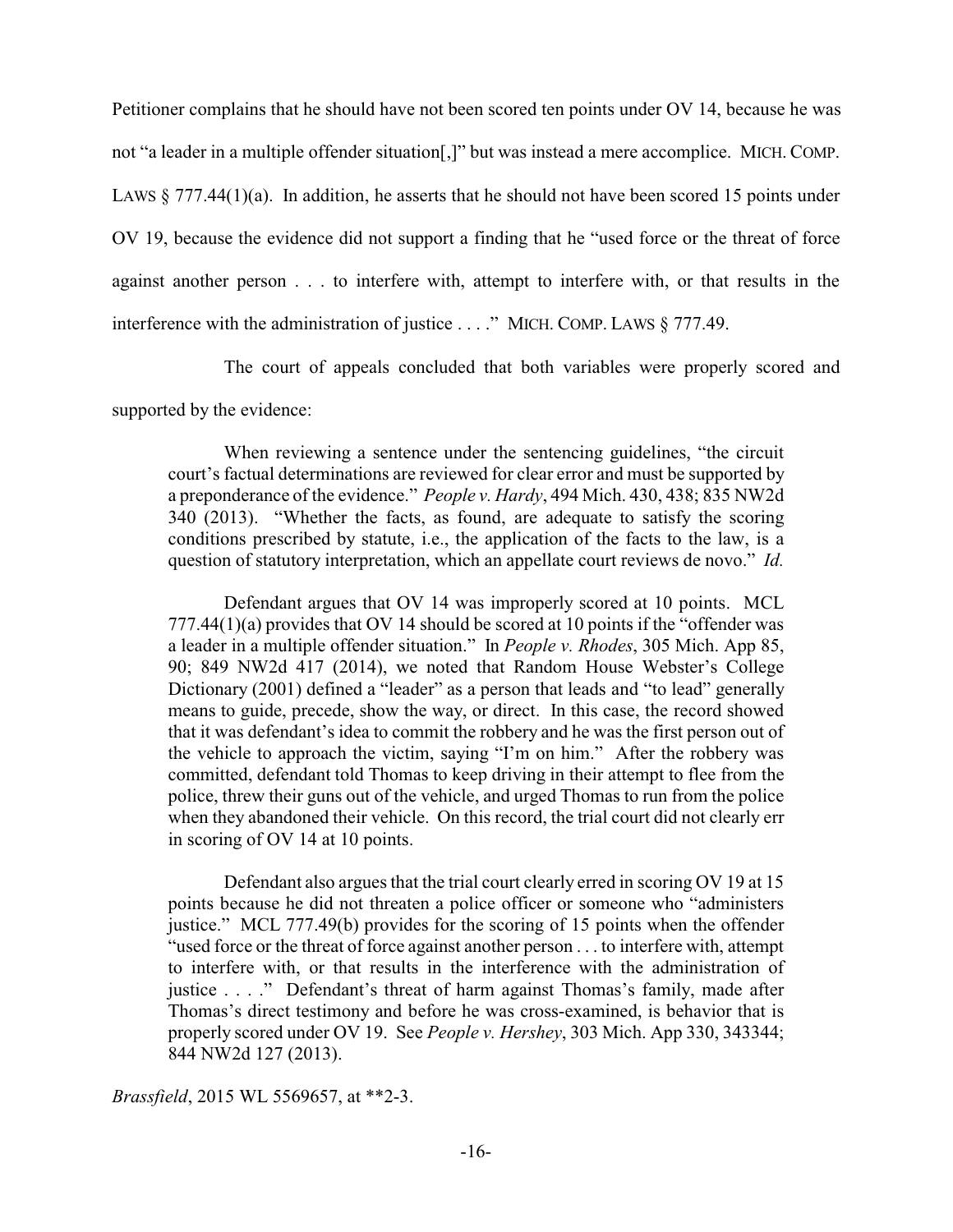Claims concerning the improper scoring of sentencing guidelines are state-law claims and typically are not cognizable in habeas corpus proceedings. *See Hutto v. Davis*, 454 U.S. 370, 373-74 (1982) (federal courts normally do not review a sentence for a term of years that falls within the limits prescribed by the state legislature); *Austin v. Jackson*, 213 F.3d 298, 301-02 (6th Cir. 2000) (alleged violation of state law with respect to sentencing is not subject to federal habeas relief); *Cook v. Stegall*, 56 F. Supp. 2d 788, 797 (E.D. Mich. 1999) (the sentencing guidelines establish only rules of state law). There is no constitutional right to individualized sentencing. *Harmelin v. Michigan*, 501 U.S. 957, 995 (1991); *United States v. Thomas*, 49 F.3d 253, 261 (6th Cir. 1995); *see also Lockett v. Ohio*, 438 U.S. 586, 604-05 (1978). Moreover, a criminal defendant has "no federal constitutional right to be sentenced within Michigan's guideline minimum sentence recommendations." *Doyle v. Scutt*, 347 F. Supp. 2d 474, 485 (E.D. Mich. 2004); *accord Austin v. Jackson*, 213 F.3d 298, 300 (6th Cir. 2000); *Lovely v. Jackson*, 337 F. Supp. 2d 969, 977 (E.D. Mich. 2004); *Thomas v. Foltz*, 654 F. Supp. 105, 106-07 (E.D. Mich. 1987).

Although state law errors generallyare not reviewable in a federal habeas proceeding, an alleged sentencing violation "could, potentially, 'be sufficiently egregious to amount to a denial of equal protection or of due process of law guaranteed by the Fourteenth Amendment.'" *Bowling v. Parker*, 344 F.3d 487, 521 (6th Cir. 2003) (quoting *Pulley v. Harris*, 465 U.S. 37, 50 (1984)); *see also Doyle*, 347 F. Supp. 2d at 485 (a habeas court "will not set aside, on allegations of unfairness or an abuse of discretion, terms of a sentence that is within state statutory limits unless the sentence is so disproportionate to the crime as to be completely arbitrary and shocking.") (citation omitted). A sentence may violate due process if it is based upon material "misinformation of constitutional magnitude." *Roberts v. United States,* 445 U.S. 552, 556 (1980)); *see also United States v. Tucker,* 404 U.S. 443, 447 (1972); *Townsend v. Burke,* 334 U.S. 736, 741 (1948). To prevail on such a claim, the petitioner must show (1) that the information before the sentencing court was materially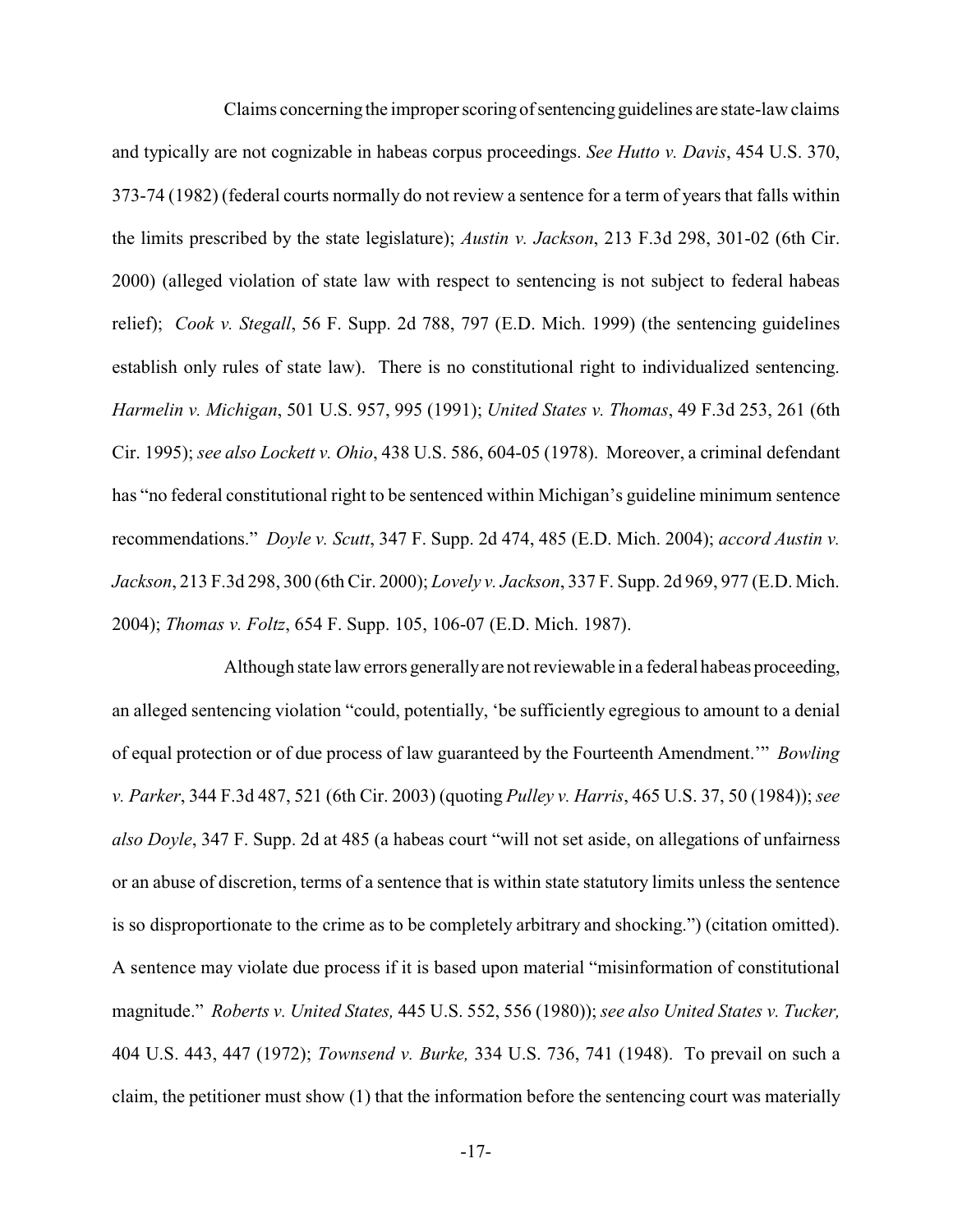false, and (2) that the court relied on the false information in imposing the sentence. *Tucker*, 404 U.S. at 447;*United States v. Polselli*, 747 F.2d 356, 358 (6th Cir. 1984). A sentencing court demonstrates actual reliance on misinformation when the court gives "explicit attention" to it, "found[s]" its sentence "at least in part" on it, or gives "specific consideration" to the information before imposing sentence. *Tucker*, 404 U.S. at 447.

Petitioner's sentence clearly is neither arbitrary nor shocking, as it is well within the statutory maximum term. Further, although Petitioner cites *Townsend*, 334 U.S. 736, for the proposition that OV 14 and OV 19 were improperly scored because they rested on inaccurate information, he utterly fails to show that the court's findings were materially false or based on false information. *Tucker*, 404 U.S. at 447. Instead, Petitioner simply argues that the court should have reached a different conclusion. Such claims clearly fall far short of the sort of egregious circumstances implicating due process. Moreover, Petitioner's recitation of Thomas' testimony in his brief on appeal supports the court of appeals' findings that it was Petitioner's idea to rob the victim and that Petitioner was the first one out of the car. It also supports the conclusion that Petitioner threatened Thomas's family after Thomas's direct testimony, but before Thomas had been cross-examined. Indeed, Petitioner's brief describes Thomas being asked about the threat during his testimony on redirect. These admitted facts amply support the state court's findings. In addition, as previously discussed, the factual findings of the state courts, even on appeal, are entitled to a presumption of correctness, which Petitioner has not attempted to overcome with additional evidence, much less clear and convincing evidence. *See* 28 U.S.C. § 2254(e)(1); *Lancaster*, 324 F.3d at 429; *Bailey*, 271 F.3d at 656. The state-court's rejection of Petitioner's claim therefore was not based on an unreasonable determination of the facts and was neither contrary to nor an unreasonable application of established Supreme Court precedent. 28 U.S.C. § 2254(d).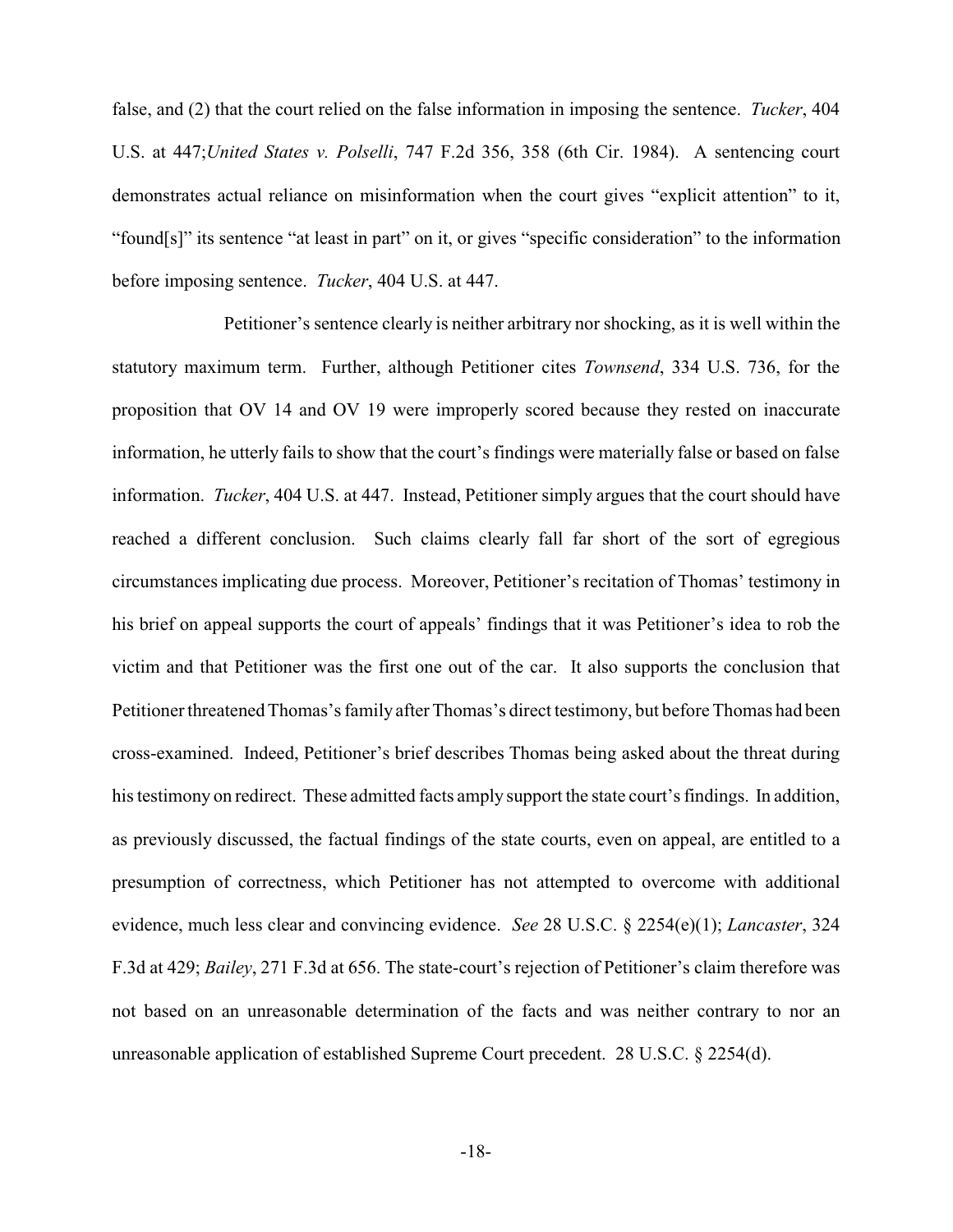### **Conclusion**

In light of the foregoing, the Court will summarily dismiss Petitioner's application pursuant to Rule 4 because it fails to raise a meritorious federal claim.

#### **Certificate of Appealability**

Under 28 U.S.C.  $\S$  2253(c)(2), the Court must determine whether a certificate of appealability should be granted. A certificate should issue if Petitioner has demonstrated a "substantial showing of a denial of a constitutional right." 28 U.S.C. § 2253(c)(2). This Court's dismissal of Petitioner's action under Rule 4 of the Rules Governing § 2254 Cases is a determination that the habeas action, on its face, lacks sufficient merit to warrant service. It would be highly unlikely for this Court to grant a certificate, thus indicating to the Sixth Circuit Court of Appeals that an issue merits review, when the Court has already determined that the action is so lacking in merit that service is not warranted. *See Love v. Butler*, 952 F.2d 10 (1st Cir. 1991) (it is "somewhat anomalous" for the court to summarily dismiss under Rule 4 and grant a certificate); *Hendricks v. Vasquez*, 908 F.2d 490 (9th Cir. 1990) (requiring reversal where court summarily dismissed under Rule 4 but granted certificate); *Dory v. Comm'r of Corr. of New York*, 865 F.2d 44, 46 (2d Cir. 1989) (it was "intrinsically contradictory" to grant a certificate when habeas action does not warrant service under Rule 4); *Williams v. Kullman*, 722 F.2d 1048, 1050 n.1 (2d Cir. 1983) (issuing certificate would be inconsistent with a summary dismissal).

The Sixth Circuit Court of Appeals has disapproved issuance of blanket denials of a certificate of appealability. *Murphy v. Ohio*, 263 F.3d 466 (6th Cir. 2001). Rather, the district court must "engage in a reasoned assessment of each claim" to determine whether a certificate is warranted. *Id.* at 467. Each issue must be considered under the standards set forth by the Supreme Court in *Slack v. McDaniel*, 529 U.S. 473 (2000). *Murphy*, 263 F.3d at 467. Consequently, this Court has examined each of Petitioner's claims under the *Slack* standard. Under *Slack*, 529 U.S. at